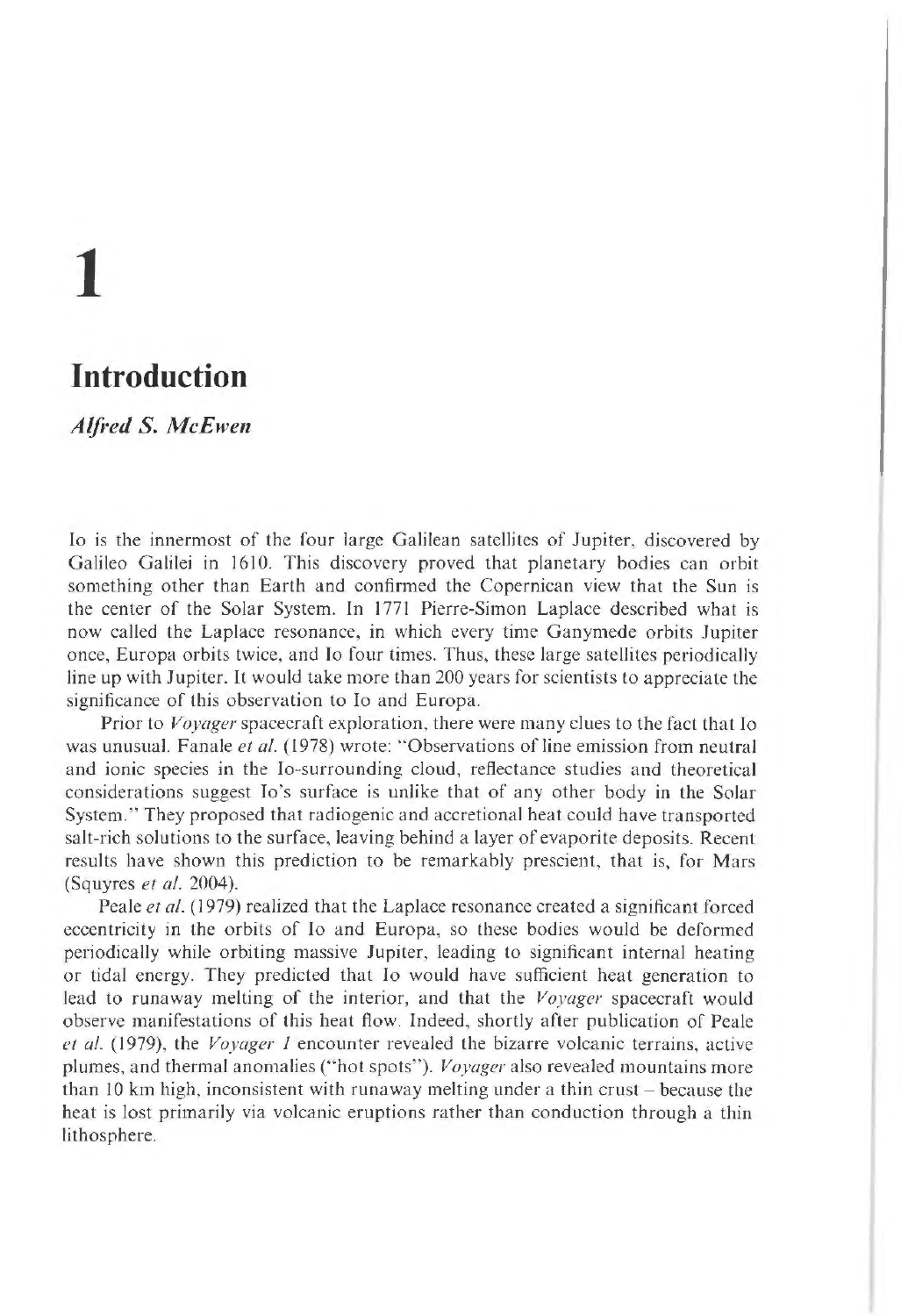## 2 **Introduction** [Ch. I

Io's mean radius and bulk density are similar to the Moon, but whereas the last volcanic eruption on the Moon was more than 1 or 2 billion years ago, Io has hundreds of active volcanic centers. Terrestrial volcanologists say an active volcano is one that has erupted in historic times; each and every volcano that is identifiable on Io's surface may have been active in the past few centuries. Thus, Ionians reserve "active" for a volcano that is erupting lava or pyroclastics and gas in such great quantities that it can be detected in very remote observations, including from Earth. When it comes to our Solar System, Io is by far the most volcanically active, although Mustafer (the lava planet in Star Wars Episode III) seems comparable.

This book contains review chapters by the leading experts in the study of Io. Cruikshank and Nelson begin with a history of Io exploration, from ground-based telescopic studies through the era of spacecraft exploration (Pioneer, Voyager, and Galileo). Much of the rest of the book focuses on the most recent results, primarily from *Galileo*'s tour of the Jovian system from 1995-2003 (Chapter 3) and modeling motivated in part by these results. McKinnon *et al.* discuss the formation of Io in the proto-Jovian nebula and its orbital and thermal evolution. The life history of the terrestrial planets is like that of a mortal person (birth, young and active, declining activity, death), whereas some outer planet satellites have histories more like Buddhist reincarnation, with large fluctuations in tidal heating and internal activity.

Subsequent chapters review current knowledge about Io from the inside out, like an atom of sodium that first resides in Io's interior, rises toward the surface in a convection cell, erupts in an active volcano, then gets sputtered from either the hot lava surface or from a tall plume into the atmosphere and into Jupiter's powerful magnetosphere. Moore *et al.* review the internal structure and tidal heating of Io, which is unique among the silicate planets due to its current heat flow, but may provide insight into processes that operated very early in the histories of the terrestrial planets. Io's geologic activity is the result of how Io transfers heat from the tidally flexed interior to the surface and to space. Moving upward to the crust, Turtle *et al.* review the tectonics of lo, producing impressive but still puzzling features like the mountains and paterae (calderas or volcanic-tectonic depressions).

The most spectacular phenomena on Io are the active volcanic eruptions. Williams and Howell review current knowledge about effusive eruptions of lava on Io, including the discovery of very high-temperature lavas, which may be analogous to ancient terrestrial ultramafic lavas. Io's lavas seemed to get hotter over time from the *Voyager* era through the *Galileo* era, similar to the shrinkage over time in estimates of Pluto's diameter, but both trends are actually due to increasingly accurate measurements. Geissler and Goldstein next review the spectacular volcanic plumes, up to 500 km high, and their surface deposits; they reach the important conclusion that McEwen and Soderblom (1983; my first paper) were not entirely wrong. Carlson *et al.* review the current knowledge about the composition of Io's surface, based in large part on results from the near-infrared mapping spectrometer **(NIMS)** on *Galileo.* 

Moving outward, Lellouch *et al.* review the current thinking about Io's tenuous but dynamic atmosphere, dominated by  $SO<sub>2</sub>$  from a combination of volcanic out